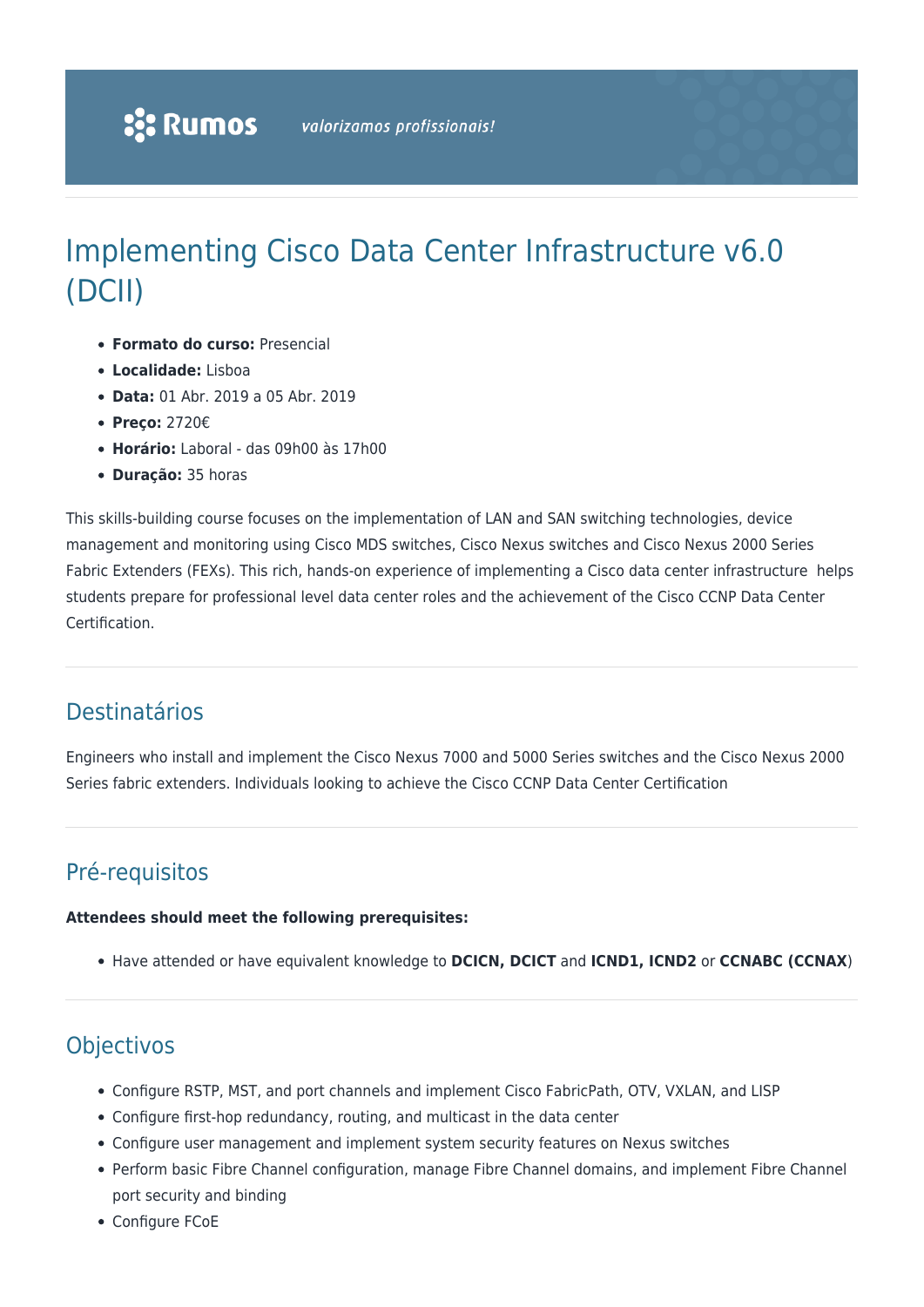- Configure distributed device aliases, zoning, NPV, and FCIP
- Configure system management and infrastructure monitoring

### Programa

#### **Data Center Protocols**

- Configuring Spanning Tree Protocol
- Configuring Port Channels
- Configuring Fabric Extenders
- Implementing Cisco FabricPath
- Understanding Cisco Overlay Transport Virtualization
- Implementing VXLAN
- Implementing LISP

#### **Layer 3 Switching Features in the Data Center**

- Configuring First-Hop Redundancy
- Configuring Routing
- Configuring IP Multicast

#### **Data Center Infrastructure Security**

- Configuring User Management
- Configuring System Security Features

#### **Data Center Infrastructure Storage Fabric**

- Basic Fibre Channel Configuration
- Managing Domains
- Implementing Port Security and Fabric Binding

#### **FCoE Unified Fabric**

- Describing FCoE
- Implementing FCoE

#### **Data Center Infrastructure Storage Services**

- Configuring Distributed Device Aliases
- Implementing Zoning
- Configuring NPIV and NPV
- Configuring Fibre Channel Over IP

#### **Data Center Infrastructure Maintenance, Management, and Operations**

- Configuring System Management
- Configuring Infrastructure Monitoring